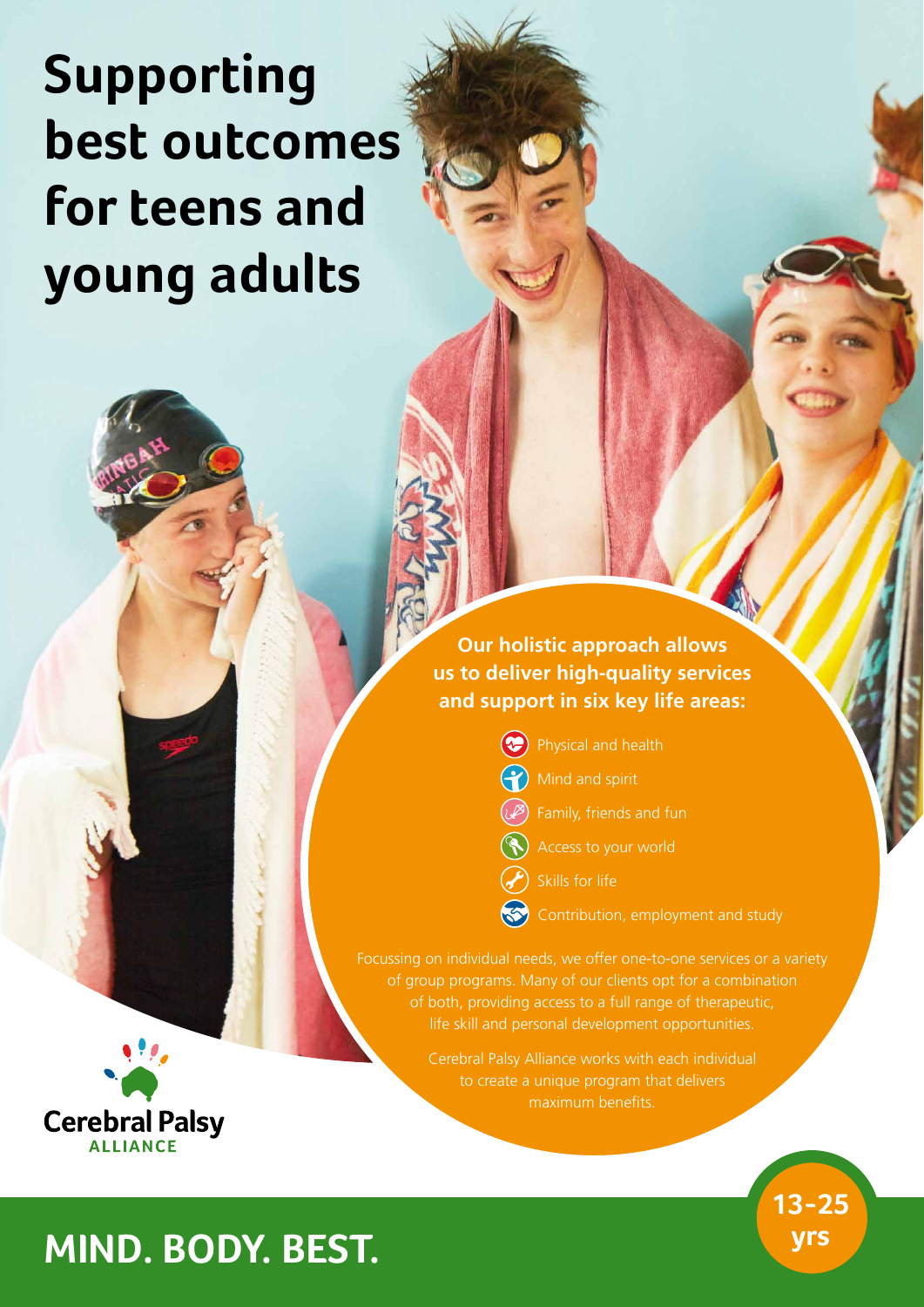### **Tailor made programs as unique as you**

A recognised global leader in therapy and social inclusion, CPA supports teenagers and young adults with autism, muscular dystrophy, genetic syndromes, acquired brain injury, cerebral palsy and early onset progressive neurological conditions.

Mind. Body. Best. is an approach informed by the Cerebral Palsy Alliance Research Institute and ensures that through the multidisciplinary approach of having a team of therapy experts and lifestyle support specialists, needs are addressed holistically.

#### **Support to gain independence**

The time when a young person begins to seek independence and then transition into adulthood is a critical period for them and their family.

From physical and mental fitness to navigating friendships and preparing for independence, young people are faced with complex and often stressful challenges. Our specialist team are here to support you. We specialise in designing individual supports and group programs that are appropriate for youth and young adults.

#### **Support in every area**

By choosing CPA you will have access to our professional and experienced team which includes youth coaches, mentors, physiotherapists, occupational therapists, speech pathologists, psychologists, exercise physiologists, sports coaches and educators.

Everyone's journey is different. Individual needs and dreams are important, and we are determined to help all those we assist realise them.

**Mind. Body. Best.**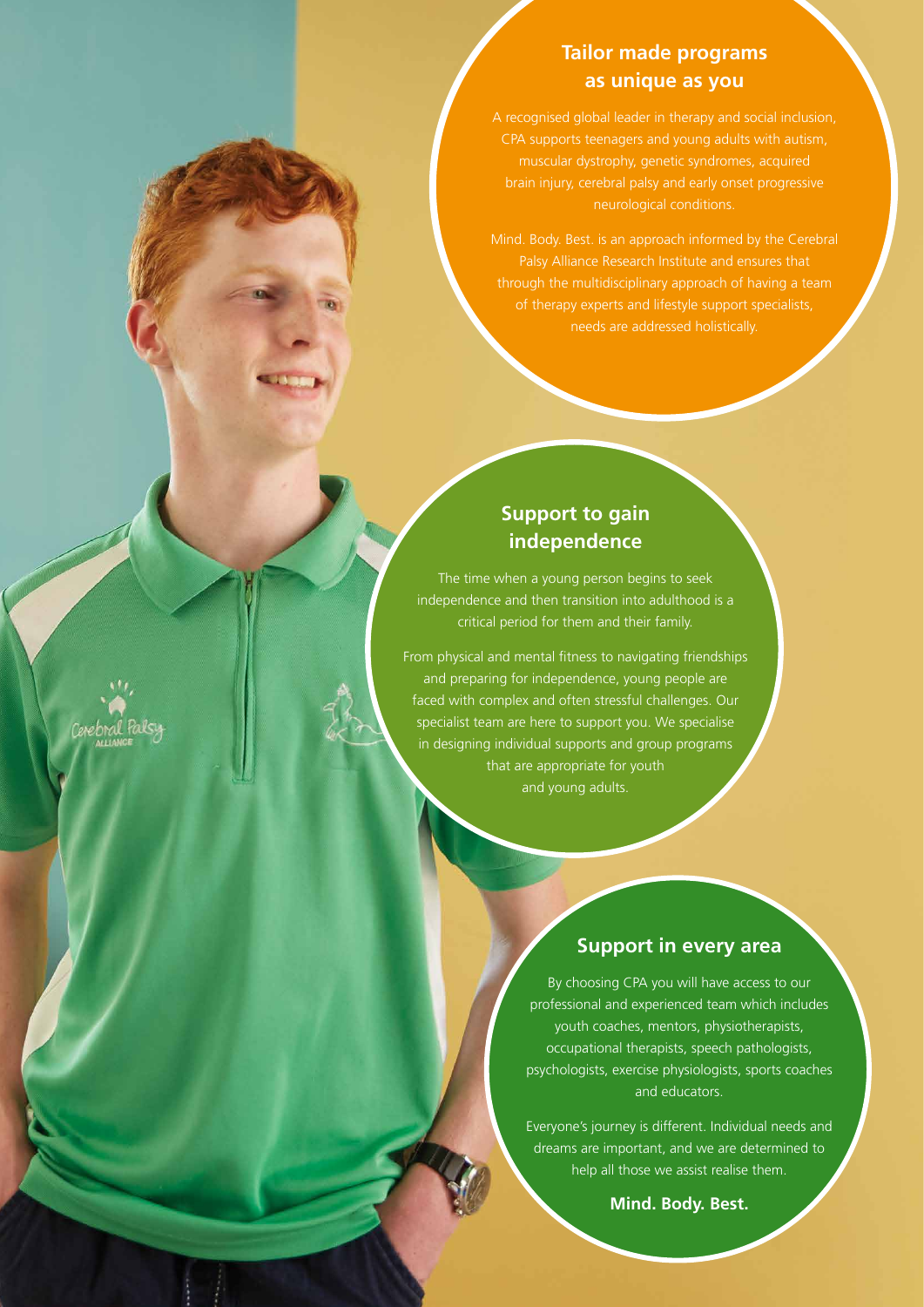### **School Leaver Employment Supports (SLES)**

A range of individual and group programs designed specifically to suit the needs of school leavers as they prepare for independence and transition to the next phase in their life, which may be university or paid employment. If you don't have a clear map of where you are going and what you want to do that's ok – our team will help you work all that out.

With us you can use your SLES package for any combination of the following services:

**Education and employment:** Learn about the job market, organise work experience and prepare for the workforce.

> – Career Labs – Ready for work mentoring – Transition to higher education support

**Living skills:** Learn, develop and practice the skills for independence. – Life Labs – Independent living skills, getaways

**Social and recreational:** Try new activities and enjoy good times with like-minded people, while building skills for life.

> – Social Labs – PEERS social skills – Special interest programs, e.g. art, photography

### **PEERS social skills program**

Everyone deserves to have friends. Some need more help to do this than others. PEERS® (Program for the Education and Enrichment of Relational Skills) is an evidence based social skills intervention program for motivated teens and young adults who are interested in learning ways to help them make and keep friends.

This popular program sees participants benefit from interactive weekly classes, which provide the opportunity to practice new skills, during each session and then again at home or in a familiar environment.

## **Survivor – independent living skills camp**

A taste of what life will be like when you move out of home. Survivor camps give young people with a disability the opportunity to experience the reality of living independently from their families.

You'll live with a group in a shared house for 4 days and 3 nights, be responsible for rent, utility bills, groceries, transport, therapy and recreational activities. Are you up to the challenge?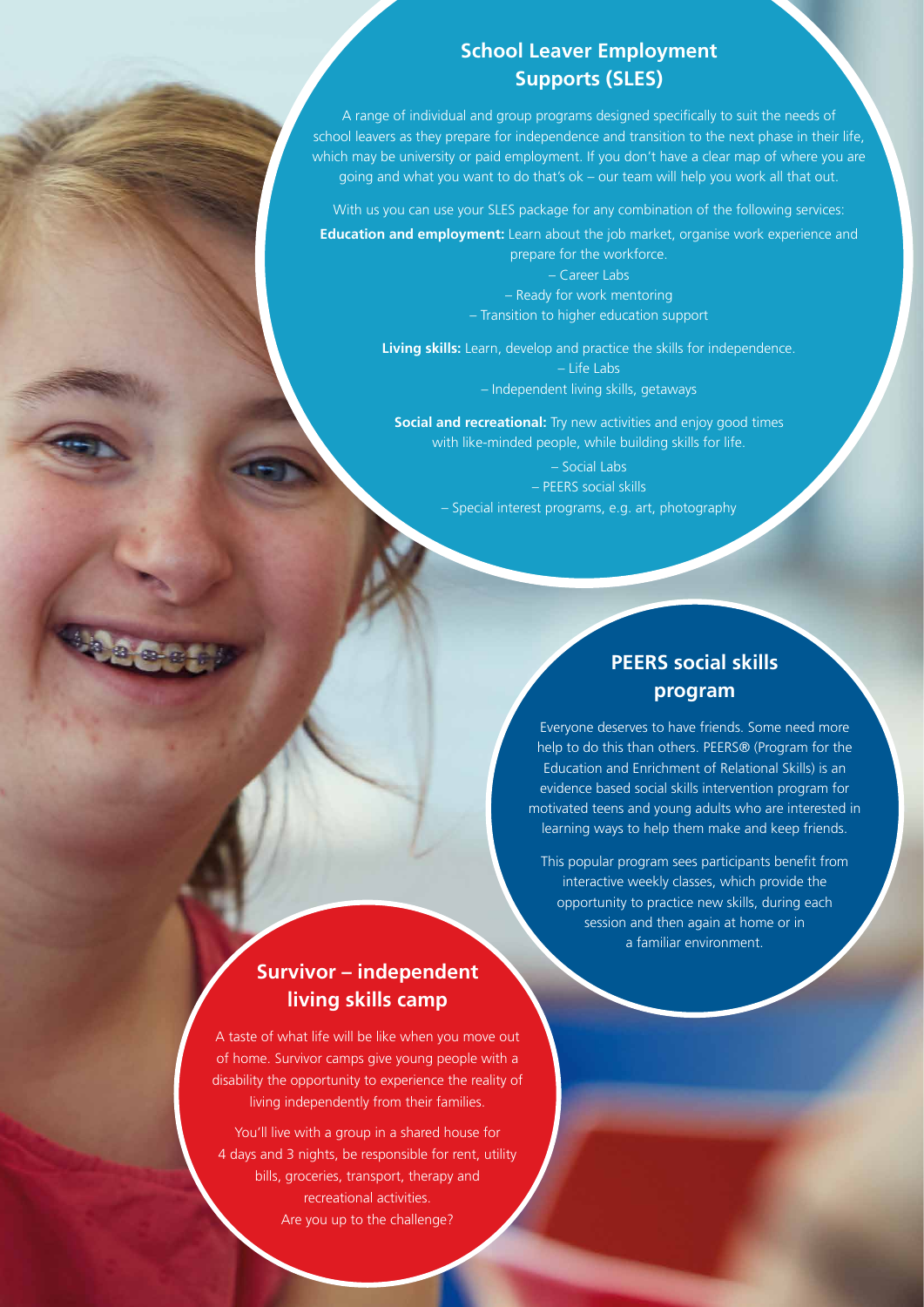



*with cerebral palsy, autism and other neurological conditions.*

**School holiday programs** Various Group **13-18yrs**

**NDIS plan:** Improved daily living skills; Increased social & community participation

Many of our group programs are run in school holidays. Learn and practice new skills in a fun way, as well as making or reconnecting with friends. Session lengths vary from one day to intensive five+ days. Check the website for programs in your area.

*Suitable for teens and young adults with cerebral palsy and autism.*

## **Family, Friends & Fun**

#### **Social and recreational activities**

and Hunter Individual and/or Group

**13-25yrs**

**Special** 

**programs**

**13-25yrs**

**NDIS plan:** Increased social & community participation; Assistance with social & community participation.

Enjoy good times and laughs with like-minded people and activities to make you put your hands in the air and say 'Yes, I can do it!' Includes holiday programs, camps, after school programs and social gatherings. Or, choose your own adventure.

*Suitable for teens and young adults with cerebral palsy, autism and other neurological conditions.*

**NDIS plan:** Increased social & community participation; Assistance with social & community participation.

Try a new hobby such as photography, arts, dance, filmmaking, music, personal styling, social media or gaming. Termtime and school holiday group programs are available. Going it alone? Find the one-on-one support to follow your interests wherever they are.

*Suitable for teens and young adults with cerebral palsy, autism and other neurological conditions.*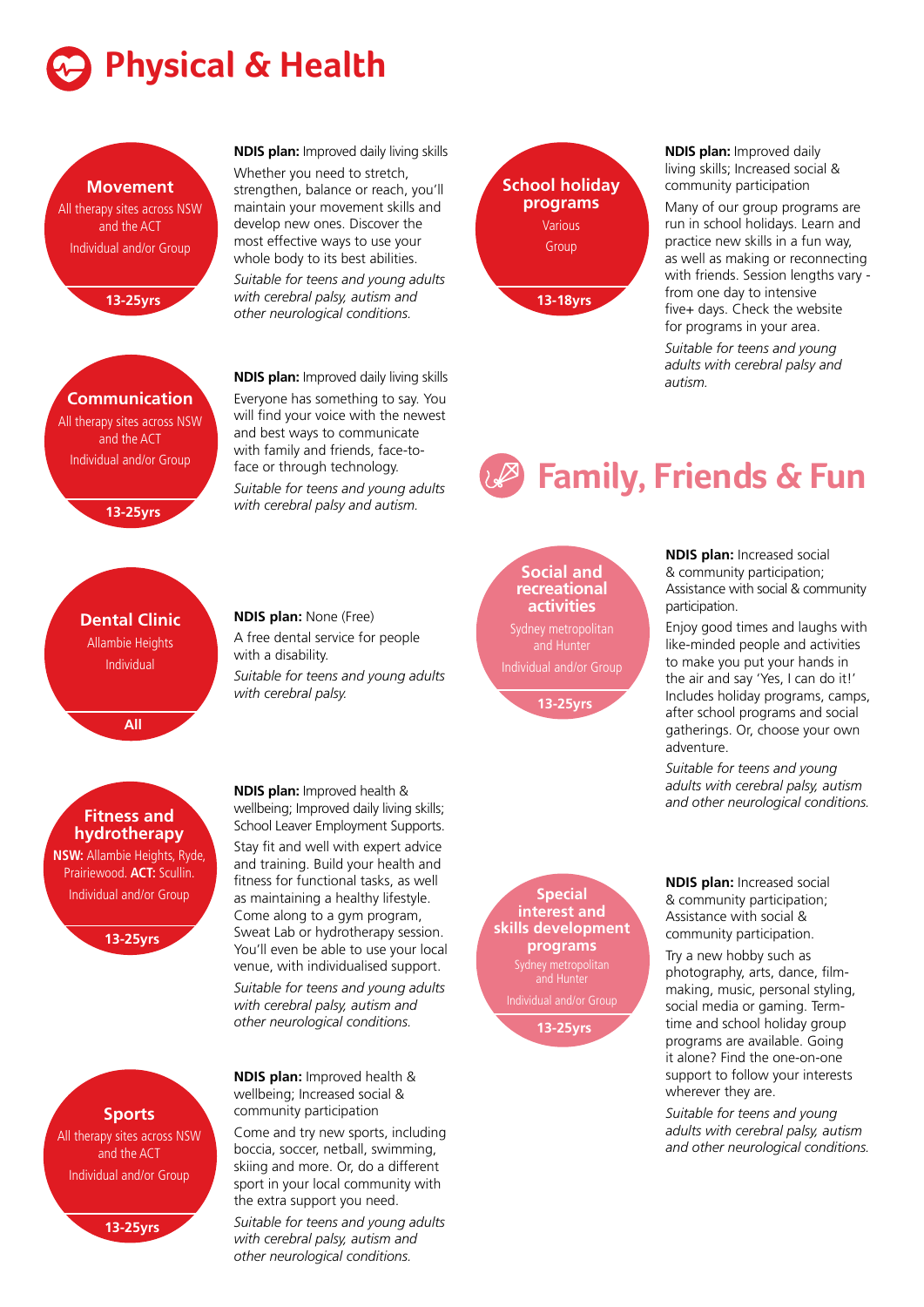



**NDIS plan:** Improved daily living skills; Assistive technology Be more independent at home, school and socially, with expert advice on technologies and

products for all activities of

**NDIS plan:** Improved daily

living skills

daily life. *Suitable for teens and young adults with cerebral palsy, autism and other neurological conditions.*

Be part of every activity with friends and family. The right modifications will help you access your home, school, neighbourhood, work or even holiday destination.

*Suitable for teens and young adults with cerebral palsy, autism and other neurological conditions.*





**13-25yrs**

**NDIS plan:** Improved daily living skills

Travel safely and comfortably with expert advice on vehicle modifications to suit your family's needs. If you want to learn to drive, help you find the services to make that happen.

*Suitable for teens and young adults with cerebral palsy, autism and other neurological conditions.*

## **Environmental modifications** All therapy sites across NSW and the ACT Individual

#### **13-25yrs**



**NDIS plan:** Improved daily living skills; Assistive technology

Move around in comfort and safety with advice on the best mobility options to suit your lifestyle. That may be a mix of manual or power wheelchairs, or aids to help you walk. Customised seating and accessories for wheelchairs and other equipment are also available.

*Suitable for teens and young adults with cerebral palsy, autism and other neurological conditions.*

**Community Living** Sydney metropolitan and Hunter Individual

**18+yrs**

#### **NDIS plan:** Coordination of support

We'll help you navigate through the service system and understand the choices that will best suit you. Get the most from your NDIS package with support from our experienced staff.

*Suitable for teens and young adults with cerebral palsy, autism and other neurological conditions.*

#### **NDIS plan:** Home

A new place to call home with just the right amount of support you need. Choose from a range of home styles, including apartment living and share houses of two to five people. NOTE: Places are limited.

*Suitable for teens and young adults with cerebral palsy, autism and other neurological conditions.*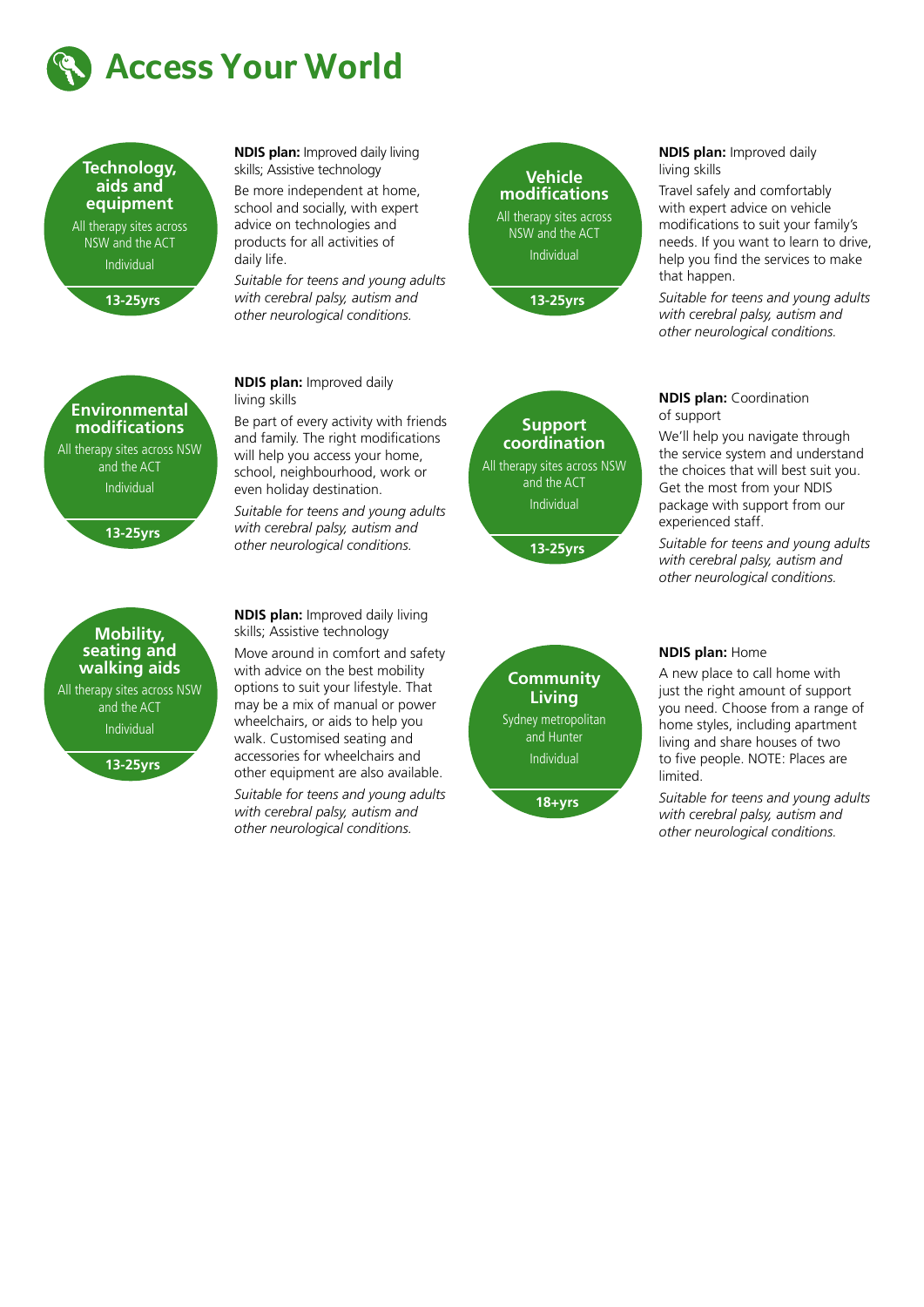

## **Living skills** and Hunter Individual and/or Group



**Social skills**

**13-25yrs**

**NDIS plan:** Improved daily living skills; Increased social & community participation; Assistance with social & community participation; School Leaver Employment Supports

Learn, develop and practice the skills to help improve your independence at home and in the community. The range of programs include independent living skills camps, cooking challenges, travel independence and Life Labs. Show others what you're capable of doing by yourself!

*Suitable for teens and young adults with cerebral palsy, autism and other neurological conditions.*

**NDIS plan:** Improved daily living skills; Increased social & community participation; Assistance with social & community participation; School Leaver Employment Supports

Learn new skills to make and keep friends, and develop relationships. Programs include: PEERS, an evidence-based social intervention for young adults to learn and practice social skills; Leisure Labs and other social events which are groups that support you to make friends and have fun.

*Suitable for teens and young adults with cerebral palsy, autism and other neurological conditions.*



**13-25yrs**

**NDIS plan:** Improved daily living skills; Increased social & community participation; Assistance with social & community participation; School Leaver Employment Supports Whether you use technology for communication, social media, gaming or learning, there is a program for you to develop and practice your tech skills. These include Technology for Independence programs, special programs within Community Access Services, or one-on-one support. *Suitable for teens and young adults* 

*with cerebral palsy, autism and other neurological conditions.*

## **Skills For Life Company Assets A Mind & Spirit**

## **Mental fitness**

**NSW:** Allambie Heights, Croudace Bay, Ryde, Penshurst, Prairiewood Individual





**NDIS plan:** Improved daily living skills; Increased social & community participation

Achieve the best state of emotional health and resilience. Expert assistance is available to you and your support networks for a range of learning, emotional and behavioural needs.

*Suitable for teens and young adults with cerebral palsy, autism and other neurological conditions.*

**NDIS plan:** Increased social & community participation; School Leaver Employment Supports Build your confidence to take on the world. Learn, share and experience new ideas with mentors who will excite, challenge and support you to realise your dreams. You will discover your strengths, your personal brand and your potential.

Peer, Ignition and Ready for Work. *Suitable for teens and young adults with cerebral palsy, autism and other neurological conditions.*

Mentoring programs include Peer to

**NDIS plan:** Increased social & community participation; School Leaver Employment Supports

Set goals, identify your needs and pathways for education, self-development and career. You will be empowered to achieve your goals and be supported with learning, coaching and practice – at home, in the community or at a CPA site.

*Suitable for teens and young adults with cerebral palsy, autism and other neurological conditions.*

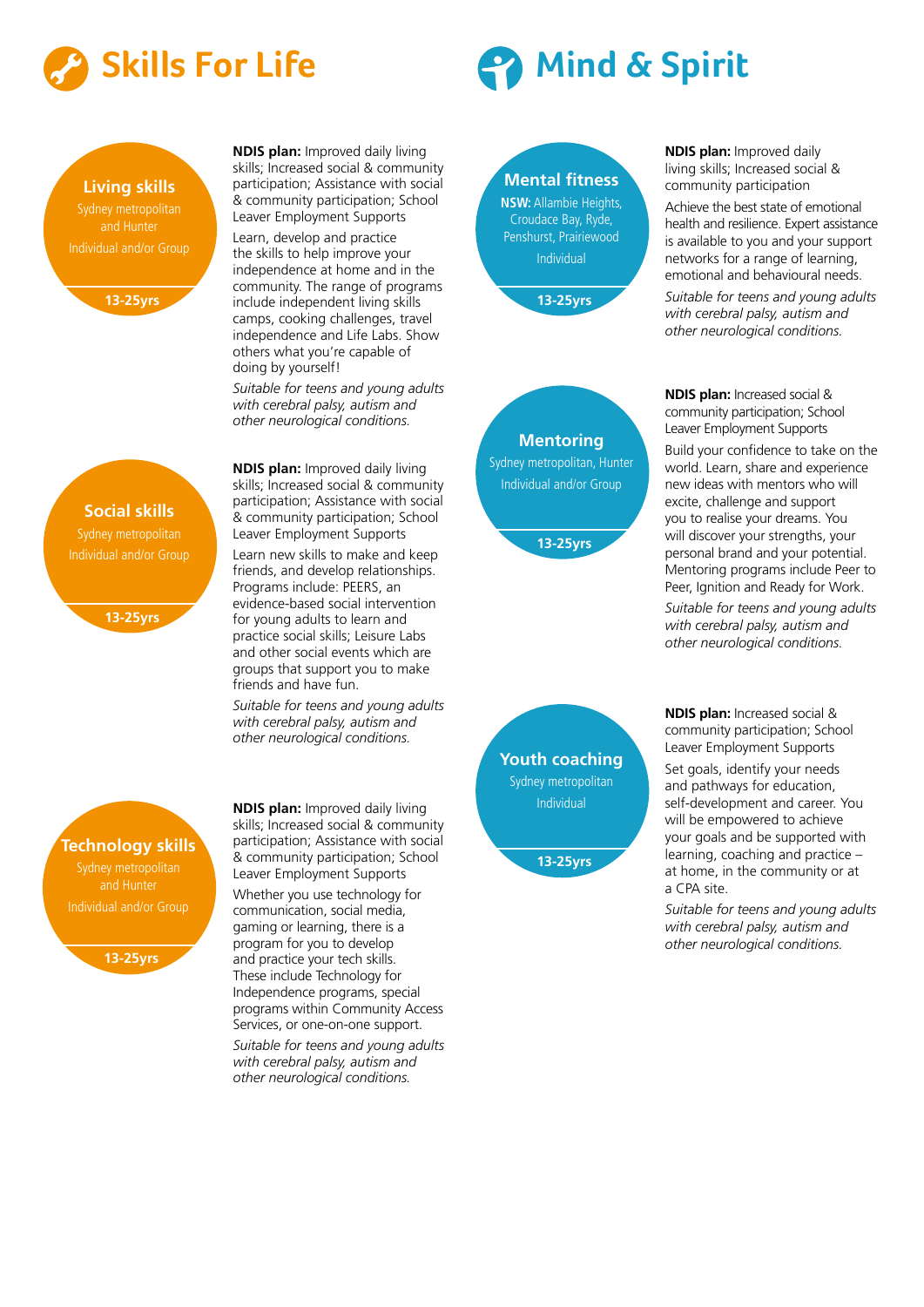



**NDIS plan:** Finding & keeping a job; School Leaver Employment Supports; Assistance with social and community participation

Understand and practice what you need to do to research the job market, organise work experience opportunities and prepare for the workforce. Build your value to make your mark in the world of work or volunteering. Programs include Career Labs and Ready for Work Mentoring and one-to-one coaching with a youth coach.

*Suitable for teens and young adults with cerebral palsy, autism and other neurological conditions.*



#### **NDIS plan:** Employment

Packforce is a packaging and assembly, mail house and fulfilment business that provides a supported workplace. Earn an income and learn new skills at one of two enterprises in Frenchs Forest and Wetherill Park. Packforce is a Supported Employment Enterprise. packforce.com.au

Participants looking for a holistic approach can choose to be supported individually through their transition to work with oneto-one youth coaching sessions.

*Suitable for teens and young adults with cerebral palsy, autism and other neurological conditions.*

**NDIS plan:** Assistance with social & community participation; Increased social & community participation.

An internationally recognised development program for young people to participate in a range of opportunities to gain new skills, have new experiences and make a difference to their community.

*Suitable for teens and young adults with cerebral palsy, autism and other neurological conditions.*

**NDIS plan:** Free or fee for service for people with a disability Gain a nationally recognised qualification (government funding available) or do a specialist course (fee for service) to support the achievement of your work or life goal. Find out more at Training Alliance, a Registered Training Organisation. trainingalliance.edu.au *Suitable for teens and young adults with cerebral palsy, autism and other neurological conditions.*





**16+yrs**